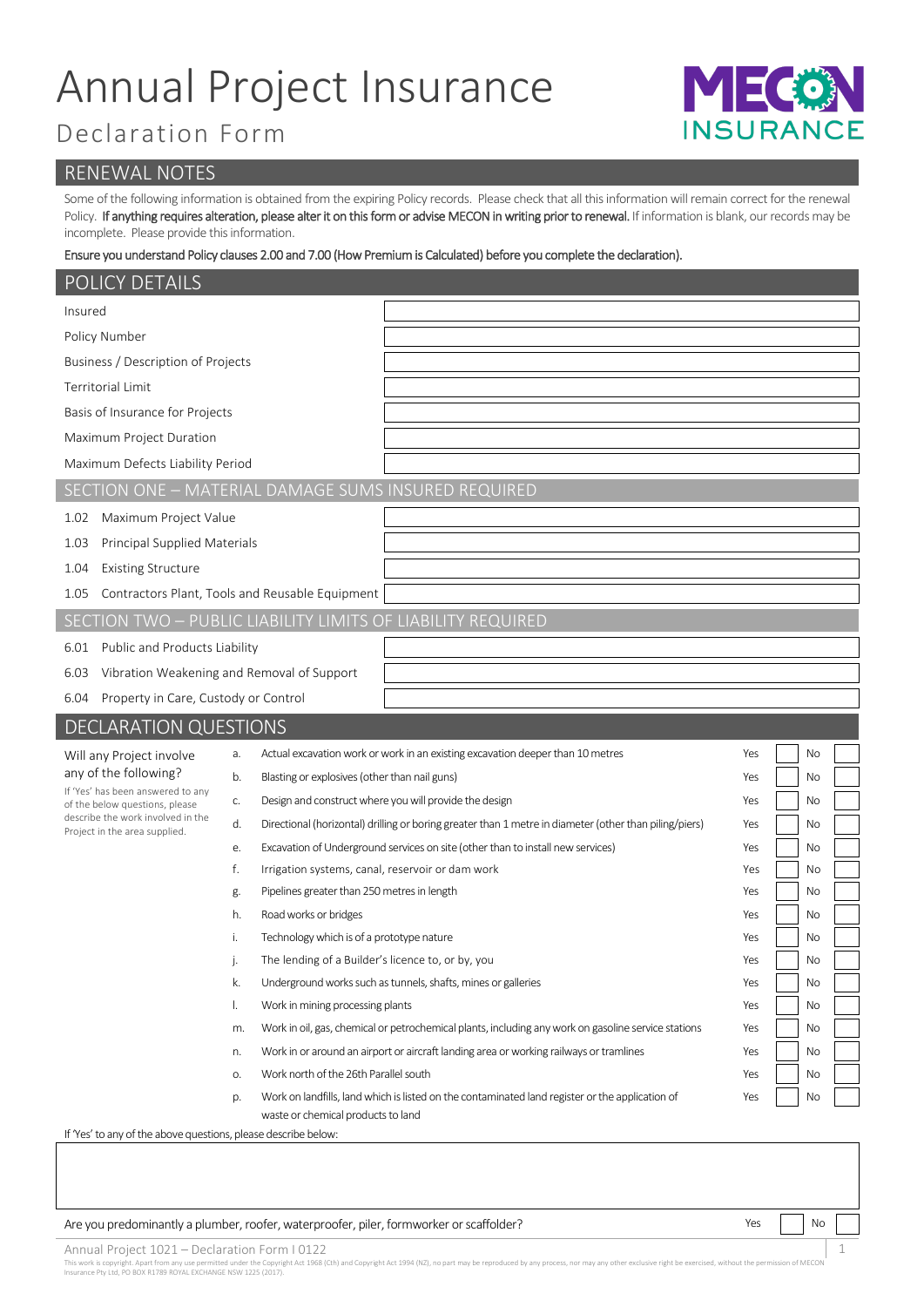#### CONTACTORS POLLUTION LIABILITY

Only complete this if you have Contractors Pollution Liability Cover in place or if you do not have it but would like MECON to quote this cover. Completing this question does not guarantee cover. It is only provided at MECON's sole discretion. Contractors Pollution Liability (if any of i. to iii. below are answered 'yes' cover will not apply) i. We require you to have written procedures and/or methods in place so your staff know how to deal with the discovery of asbestos or if there is a pollution event. Do you need to create these procedures? Yes No ii. During the past five (5) years have you had any significant/reportable releases or spills of hazardous substances, hazardous waste or any other pollutant (as defined by the environmental statutes or regulations)? Yes No iii. In the past five (5) years, has there been, or is there now pending, a claim against No

you for clean-up, bodily/personal injury or property damage, resulting from the release into the environment of hazardous substances (including asbestos), hazardous waste, or other pollutants from the location or other locations owned or operated by you?

#### IMPORTANT INFORMATION AND DECLARATION

Please Note: You will be responsible to ensure each Project included in your declared values is covered within the ambits of the Policy. In each case, if you are registered for GST (100%), please supply figures net of GST. Please complete the entire form.

#### SECTION A – Actual Values

If your Policy is Run Off, what is the total value of all Projects actually commenced during the Period of Insurance?

If your Policy is Turnover, what is the total Annual Turnover actually earned from all Projects during the Period of Insurance?

| Please provide turnover or value split: Below the 26th parallel South* |     |     |     |           |     |           | Above the 26th parallel South |           |           |  |
|------------------------------------------------------------------------|-----|-----|-----|-----------|-----|-----------|-------------------------------|-----------|-----------|--|
| <b>NSW</b>                                                             | ACT | VIC | TAS | <b>SA</b> | QLD | <b>WA</b> | QLD                           | <b>WA</b> | <b>NT</b> |  |
| %                                                                      |     | %   | %   | %         | %   | %         | %                             | %         | %         |  |

\*Below the 26th Parallel South (a geographical line running from Denham in Western Australia in the West to Gympie in Queensland to the East).

#### SECTION B – Potential Claims

#### During the Period of Insurance:

- a. Have you been made aware of any injuries to anyone on or off any site (not including your Employees); or
- b. Has there been any loss of, or damage to, the Project work or materials or property belonging to others that you have not reported to MECON?
- c. Have you become aware of any circumstance involving asbestos or pollution of any kind which might give rise to a claim against you by a third party?

If 'Yes'to any the above questions, please describe below:

To the best of your knowledge, having made appropriate enquiries, have you or any person with whom you are in partnership; or (if the proposed insured is a company) have any of the company's directors or officeholders\*: (\*registered company)